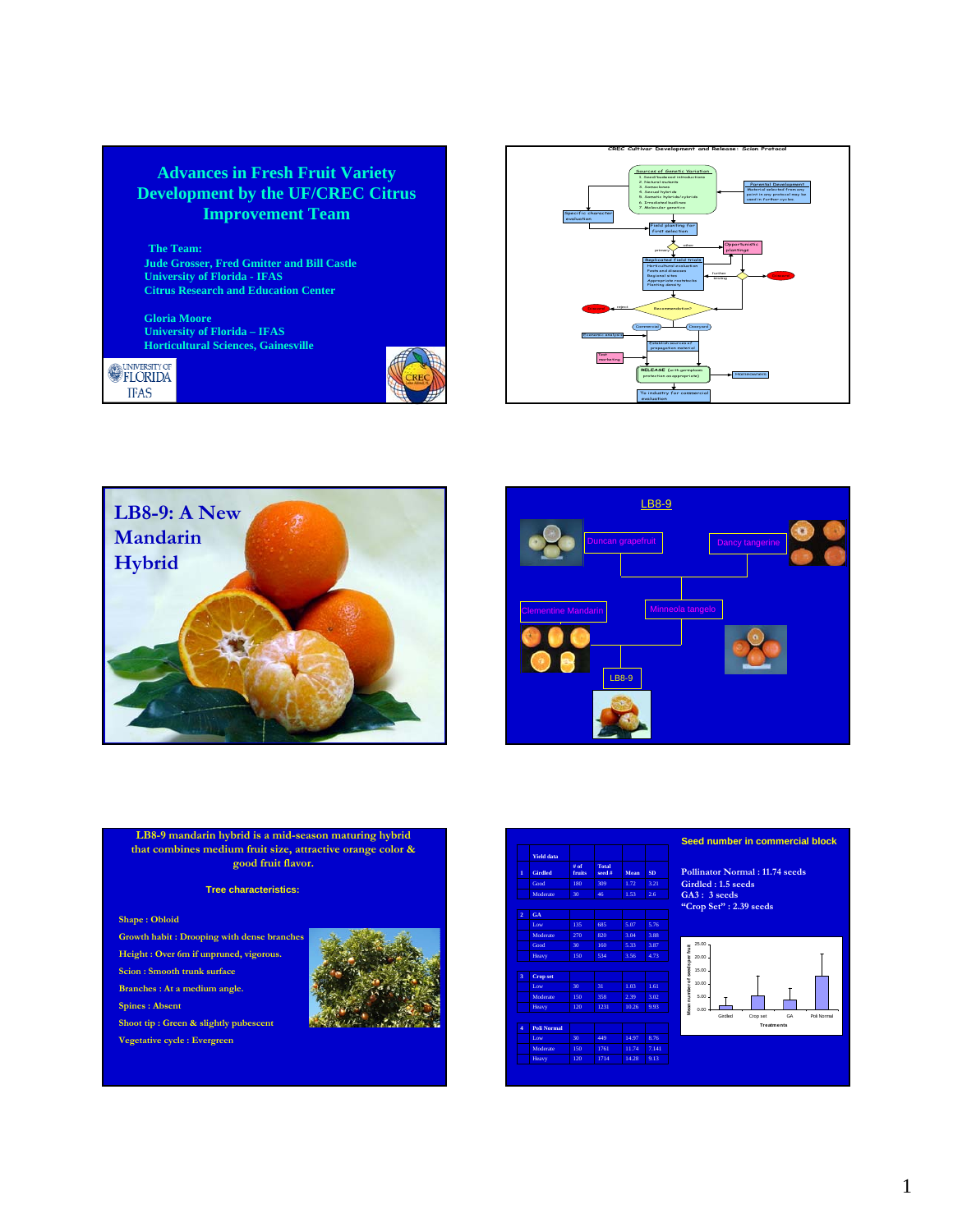#### **Post-harvest (PH) qualities:**

**When stored at 22 °C & 92-96% relative humidity for:** 

**2 weeks : 35-37% decay (comparable to SB) > than MIN (16%)**

**Post-harvest pitting incidence : 0% in LB8-9,** 

**MIN & 3% in SB**



**Fruit peel color : hue: 60 in LB8-9 and SB and hue:65 in MIN**

#### **When stored at 4 °C & 92-96% relative humidity for:**

**6 weeks: No differences in peel color, chilling injury or decay among the 3 cultivars Juice color : Best in SB (44) followed by LB8-9 with 40, & MIN with 38 Fruit taste after 50 days : Better score of acceptance for LB8-9 than MIN** 

## Summary

- LB8-9 fruit resemble Minneola tangelo
- Fruit mature 4 to 6 weeks before Minneola; this is a market advantage
- The color and flavor equals or exceeds Minneola
- Trees are very vigorous and will require horticultural manipulation to control size and cropping
- Fruit are seedy when cross pollinated, but can be much lower seeded in a solid block
- Foliage and fruit have much greater tolerance of Alternaria than Minneola, minimizing fungicide applications

## **PREPARING FOR RELEASE!**

## **Fresh market sweet orange Valencia Somaclone N7-3**

#### - **seedless**

- **attractive large fruit with rounder shape**

- **peels easier than typical Valencia**
- **holds quality late in season**

### Valencia N7-3, for the Fresh Market





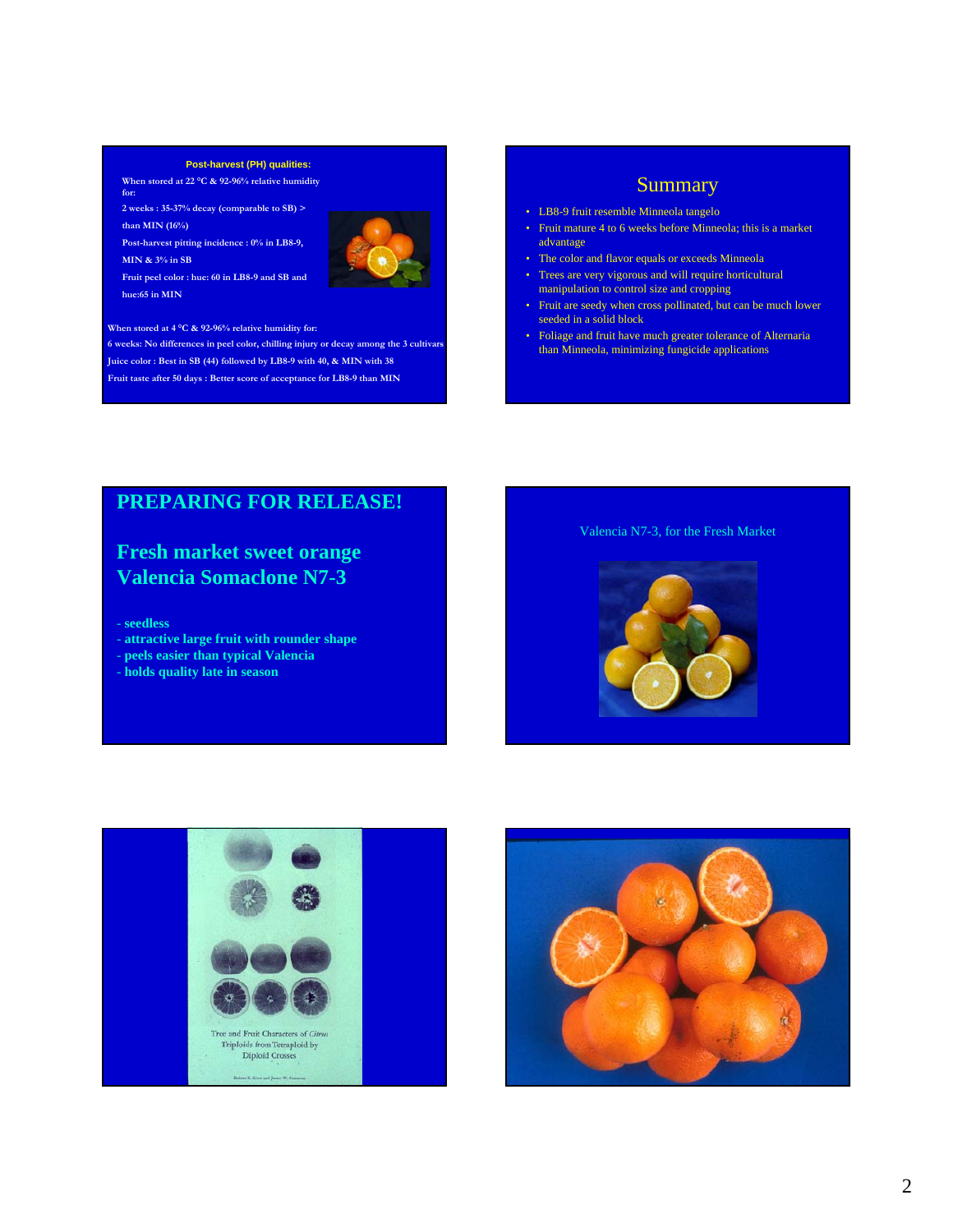**Interploid hybridization using tetraploid somatic hybrids as pollen parents to produce seedless triploids for mandarin improvement:**

- **more than 8000 triploids produced to date,many fathered by somatic hybrids (under direction of FG Gmitter,CREC)**
- **oldest hybrids are now fruiting!!!!! Nova + Osceola**



**harvested December 6, 2005 brix= 14.8, acid=1.15, ratio= 12.9**



**Rohde Red Valencia + Dancy harvested January 28,2004 brix=11.4, acid=1.57, ratio= 7.26 3 seeds/fruit**





Potential juice fruit?

**Valencia + Murcott, fruits taken on Jan 15, 2003 (nearly seedless)**



**New triploid mandarin hybrids following embryo rescue and micro-grafting (F.G. Gmitter, Jr.)**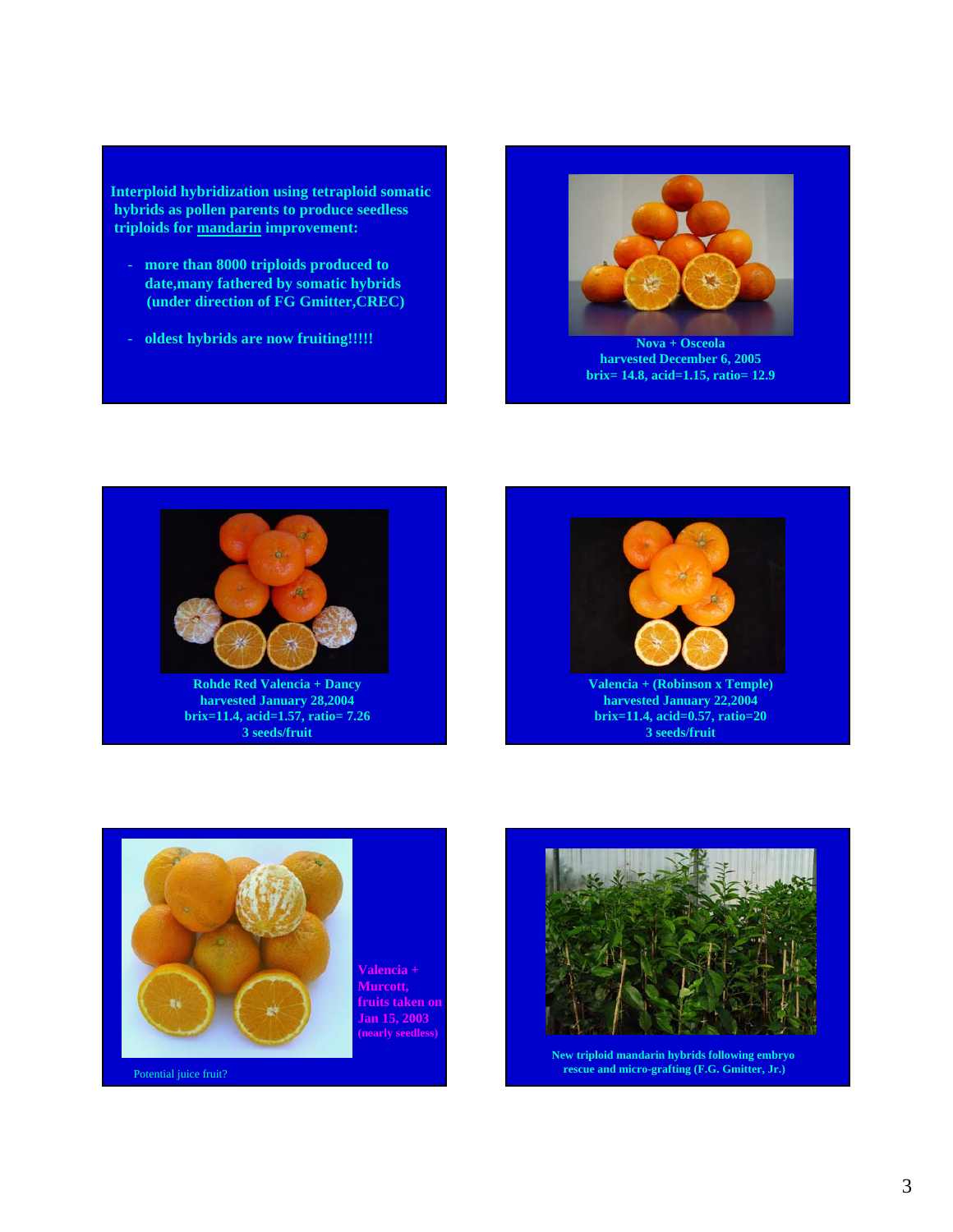

## - **> 8000 triploid mandarin hybrids** - **Focus: seedless fresh market** - **CREC 9505 – proof of concept – 0 seed!** - **many beginning to fruit!** TRIPLOIDS THE FUTURE OF SEEDLESSNESS! Crec-9505 triploid mandarin hybrid



Another triploid mandarin hybrid fruiting for the first time in 2005with 0 seed - again shows proof of concept!

# **-Pummelo hybrid – photo taken 10-25-05** -**beautiful grapefruit sized fruit, early maturity with good flavor; testing for canker tolerance, and budwood**  CAN VARIETY IMPROVEMENT SOLVE THE GRAPEFRUIT/CANKER DILEMMA?

**irradiation in efforts to develop a seedless clone underway** -Hundreds of triploid grapefruit/pummelo hybrids<br>produced to date, a few beginning to fruit!<br>-recent test shows resistance to citrus bacterial spot suggesting<br>potential resistance to citrus canker!<br>a great hreading parent



Citrus Canker Assay – Stomatal Inoculation Method 'Meiwa' kumquat B. 'Lakeland' limequat C. Resistant triploid D. Susceptible 'Giant Key' lime

**CYBRIDIZATION**: transfer of cytoplasmic male sterility from Satsuma using a protoplast fusion technique – goal: Making seedy varieties SEEDLESS!